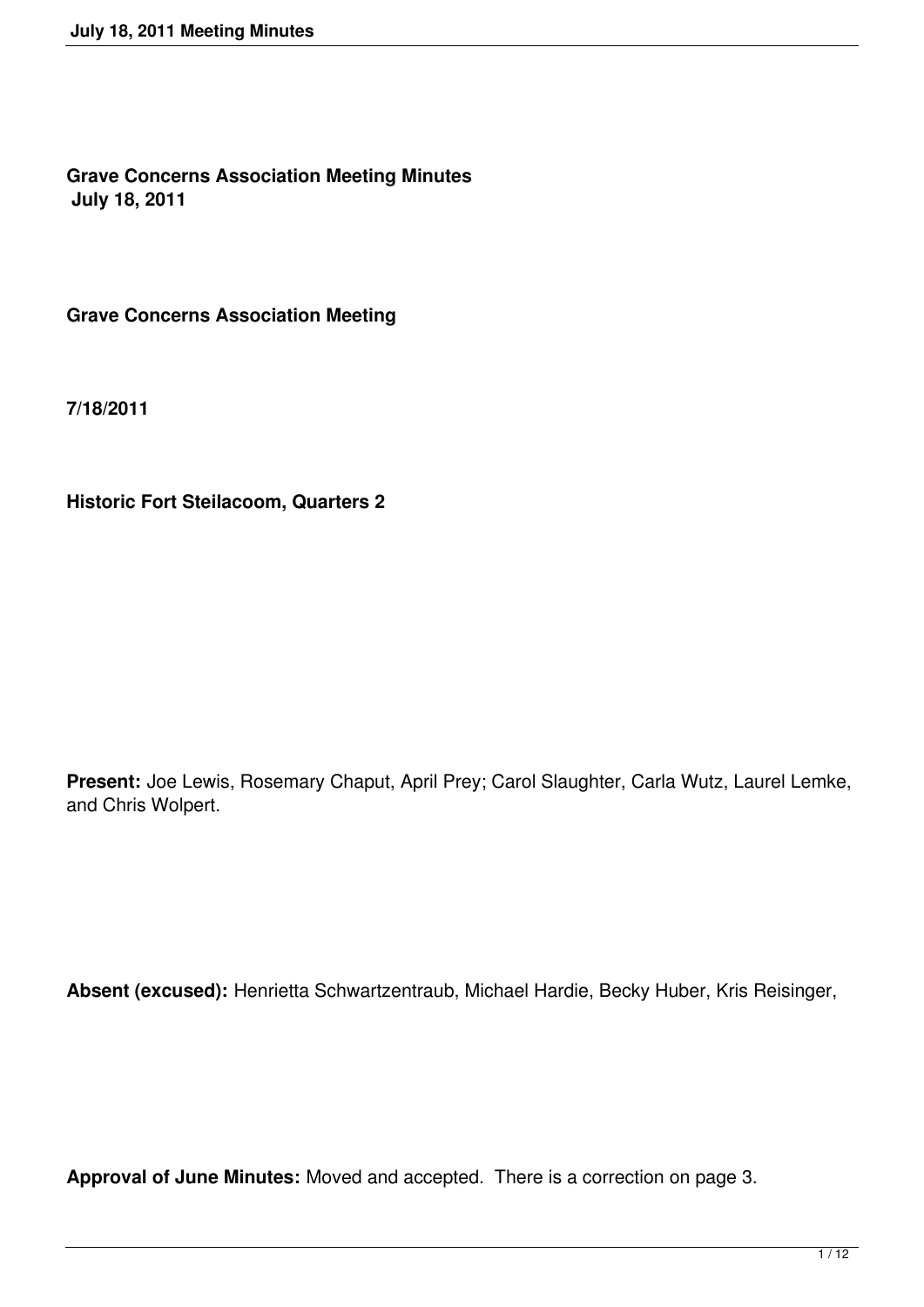**Agenda of Agenda:** Moved and accepted.

**Treasurer's Report:**

ACU 7,645.07 in checking

20.00 To be deposited

7,665.07 Total

**President's Report**: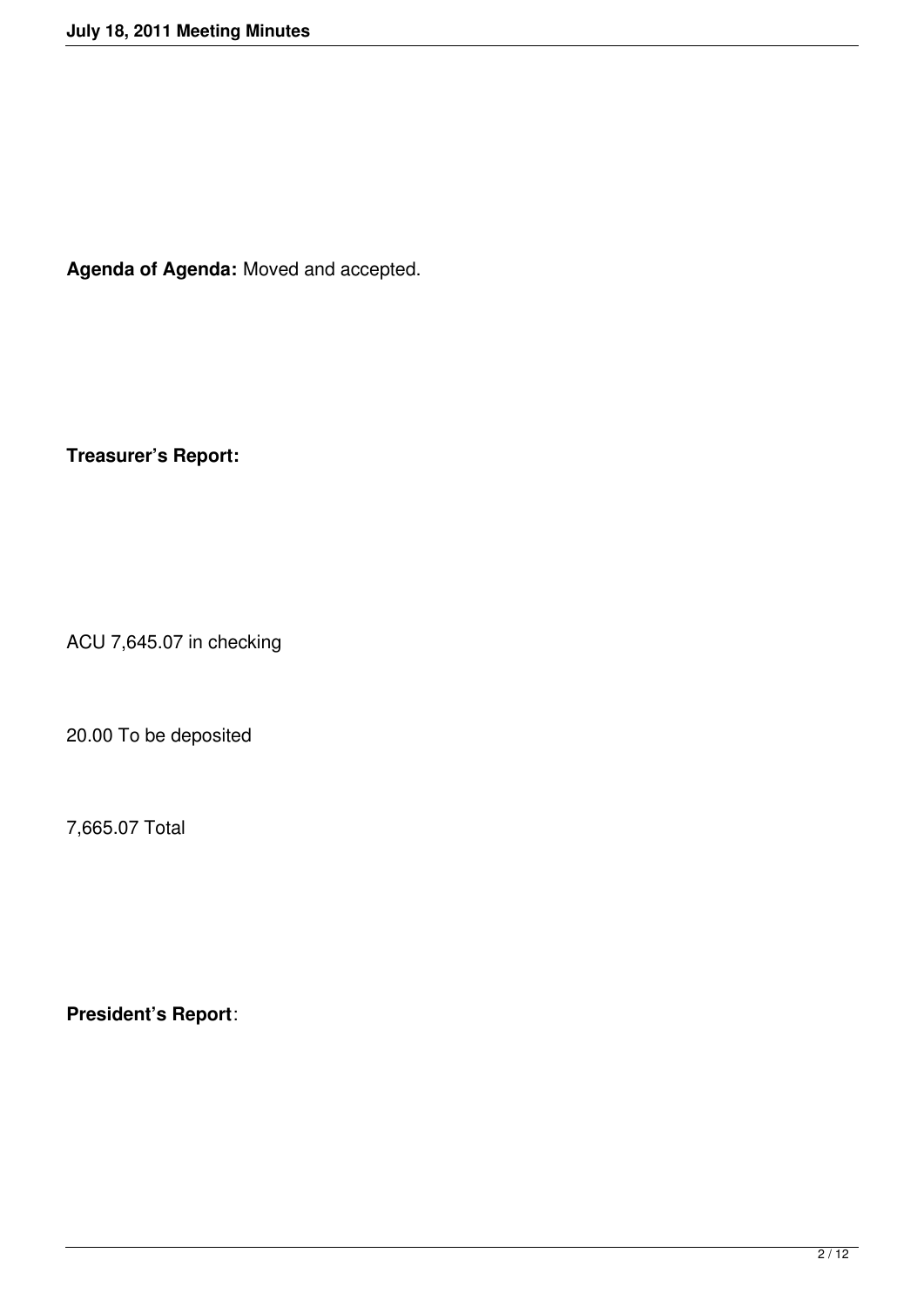On July 4, 2011, Laurel and Karen Meyer toured Steilacoom Tribal Museum. Laurel asked Danny Marshall if the tribe would be interested in participating in Remembrance Day on September 10, 2011 or other events.

On July 15, 2011, Laurel and Carla toured Tacoma Cemetery. The Living History Cemetery Tour has reenactors for historic people in Tacoma. The eight people were Nelson Bennett and his wife, Lotti Bennett; Franklin Gault; Bertha Snell; John G. Proctor; Chauncey Griggs; Charles Trench; and Elwood J. Bouffiou.

While at Tacoma Cemetery Tour Kris Reisinger was selling her book, *Cemeteries of Tacoma*. Laurel also talked with Bill Habermann, funeral director working with Oakwood Hill Cemetery regarding the cremated remains that have been requested from Finland. They are following a multiple step process to see that the remains arrive in Finland intact, including documentation and changing the canister.

**Vice Chair Report:**

On June 29, 2011, Carol supervised 40 youth volunteers from Lakewood First Baptist Church. They were able to place 27 stones. Carol had them use the map to find the stones, use the template to spray paint around, dig the holes, place the stones, and fill in around the stone.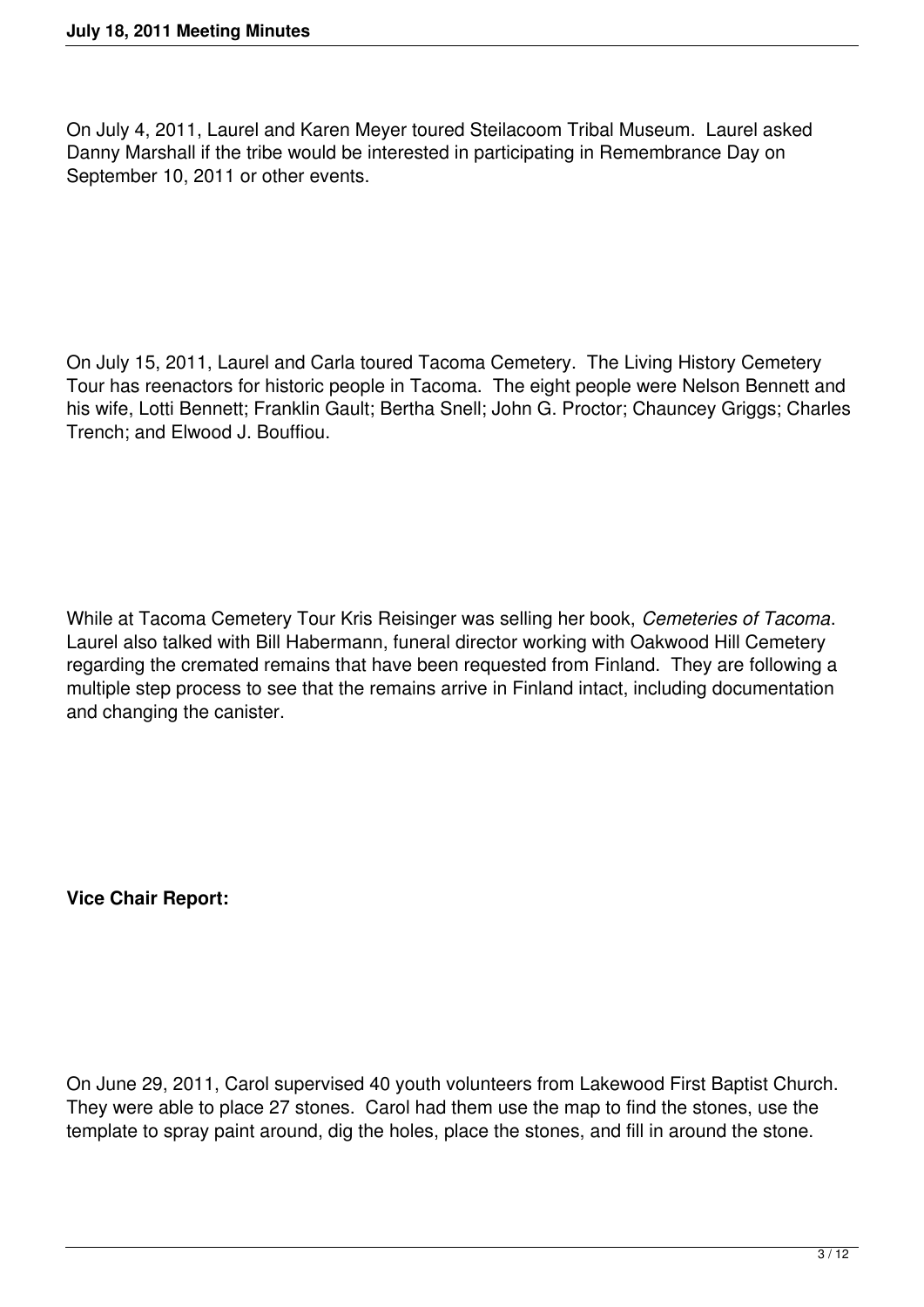Since the group was rather large, some youth were dedicated to grave grooming. The grave groomers completed two rows. They cleaned the new stones, if one was there, or groomed around the old stones.

Carol was over at the cemetery prior to the meeting and obtained 18 more grave numbers to order for September 10. She will obtain more grave numbers during the Dog-a-thon, for October 22, 2011.

**Volunteer Coordinator:**

Michael could not attend meeting. We did, however, fill out the form for hours this month. The month being between meeting dates.

**Database Committee:**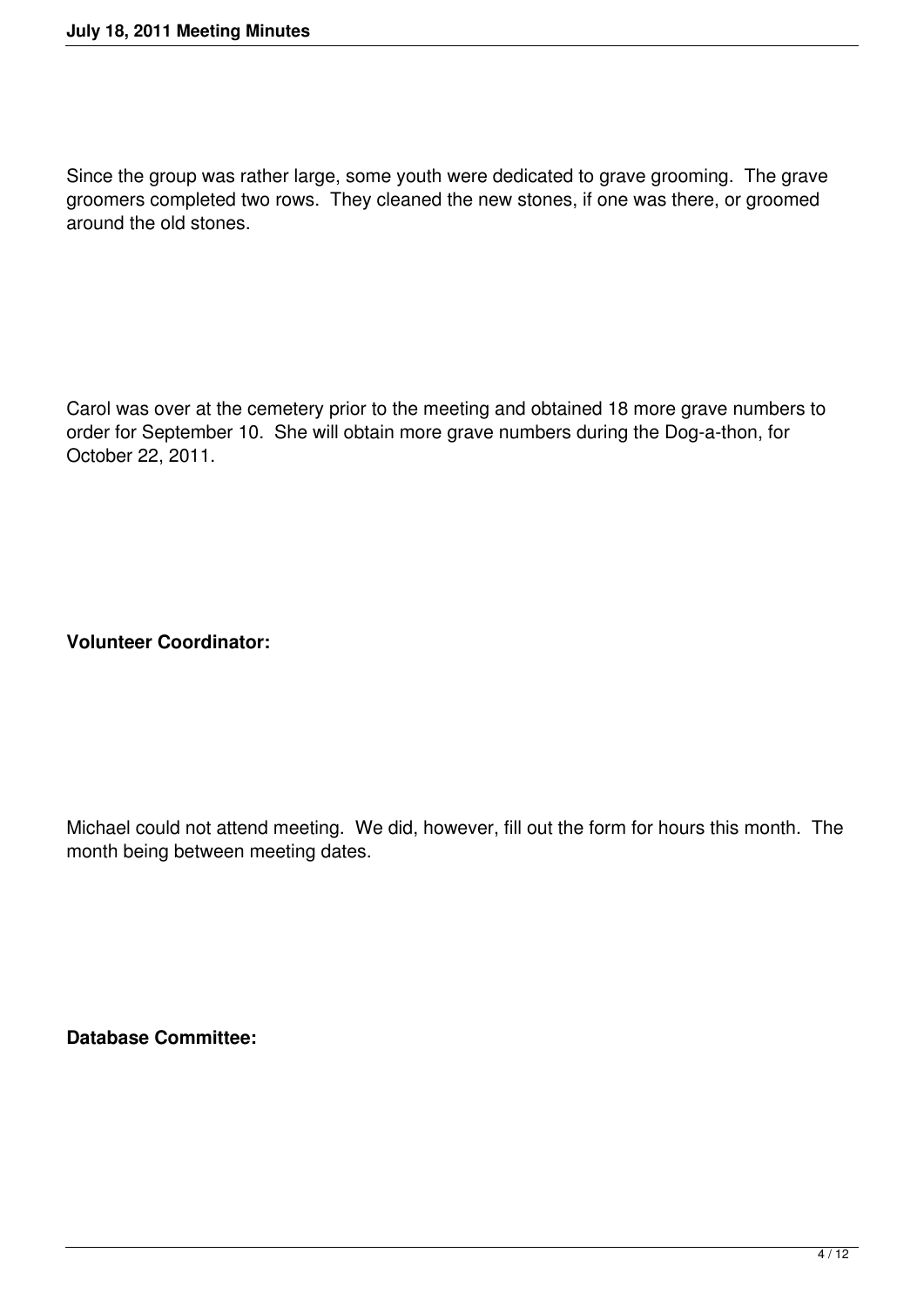Carla is still waiting to work with Patti Becker to help proofread data. Carla forgot the login name for the web page so no new updates could be made. However, she talked with Steve Desilets. and was given the information needed and can now proceed with the updates. When finished updating the web page she will update the map by working backwards from most recent dig.

**Event Planning Committee:**

July 23, 2011, 9:00 a.m. to 2:00 p.m. Carol, Rosemary and Laurel will be at Dog-a-thon to hand out dog biscuits and flyers regarding the cemetery. Rosemary will pick up dog biscuits, make sure water is turned on, that there are picnic tables nearby, and have plastic bags for dog droppings.

No events in August.

September 10, 2011, Remembrance Day. Carol will obtain grave numbers by flag pole rather than in back section. Do we want a ROTC color guard? Chris of MWA will check with a Boy Scout leader he knows and see if they can assist. Laurel suggested that we invite the Steilacoom Indian Tribe.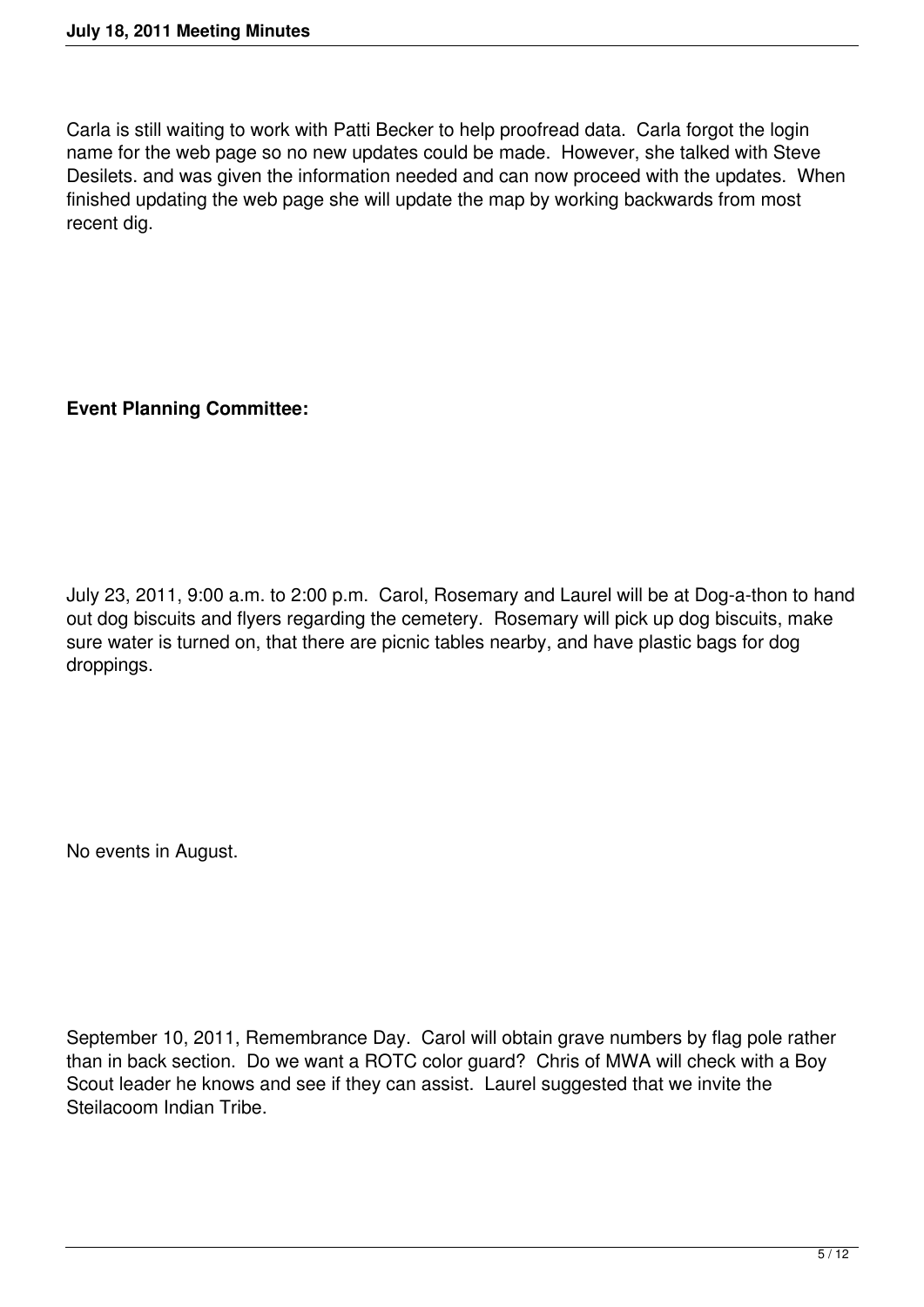October 22, 2011, Make a Difference Day, 9:00 a.m. to Noon. Not much was planned on this day so far.

**Publicity Committee:**

Brochures—Laurel and Kris Reisinger. The project has not been completed.

Web page—Steve D.

Folding board—Carla and Christine Wutz fixed. Needed four hands.

**By-Laws Committee:**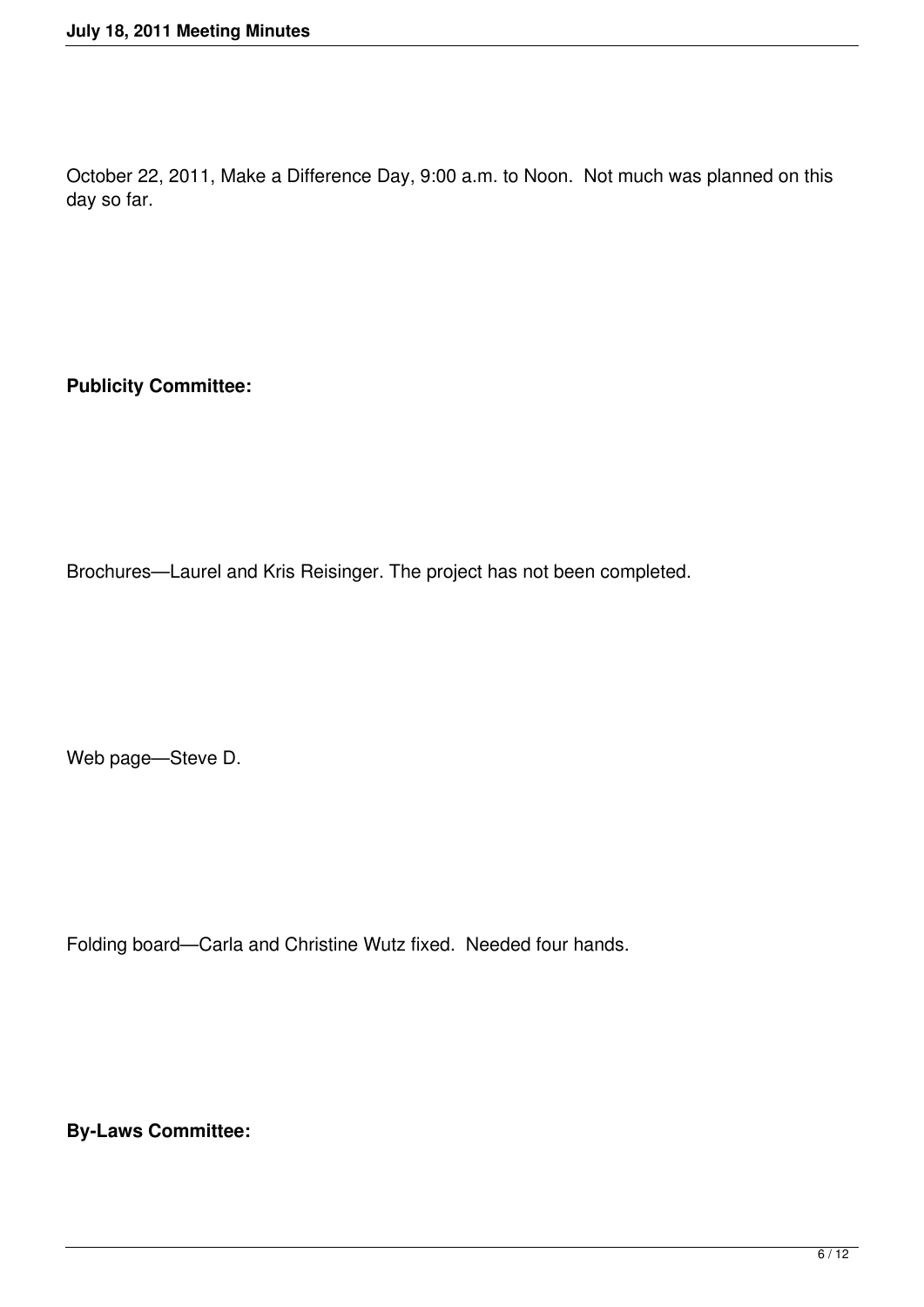Nothing

**Old Business:**

Summerfest—great job. Carla, Rosemary Laurel, and April Prey volunteered in the Lakewood Historical Society booth with Becky Huber. Henrietta took photos of the ceremonial presentation of the \$4,000 by Chris Wolpert. Rosemary and Kim had a separate photo opportunity. Rosemary and Laurel prepared a display board for the event, the photos were presented to Chris Wolpert. Rosemary and Kim had a separate photo op.

Vicki Reed from Mountain View was out at the cemetery on June 29 and again on July 4, 2011, cleaning around the stones (old and new). She completed two and one quarter rows on the June 29 and an additional two rows on the July 4. She also let Carla know she could not find two stones.

A Certificate of Appreciation was suggested for the following people or organizations: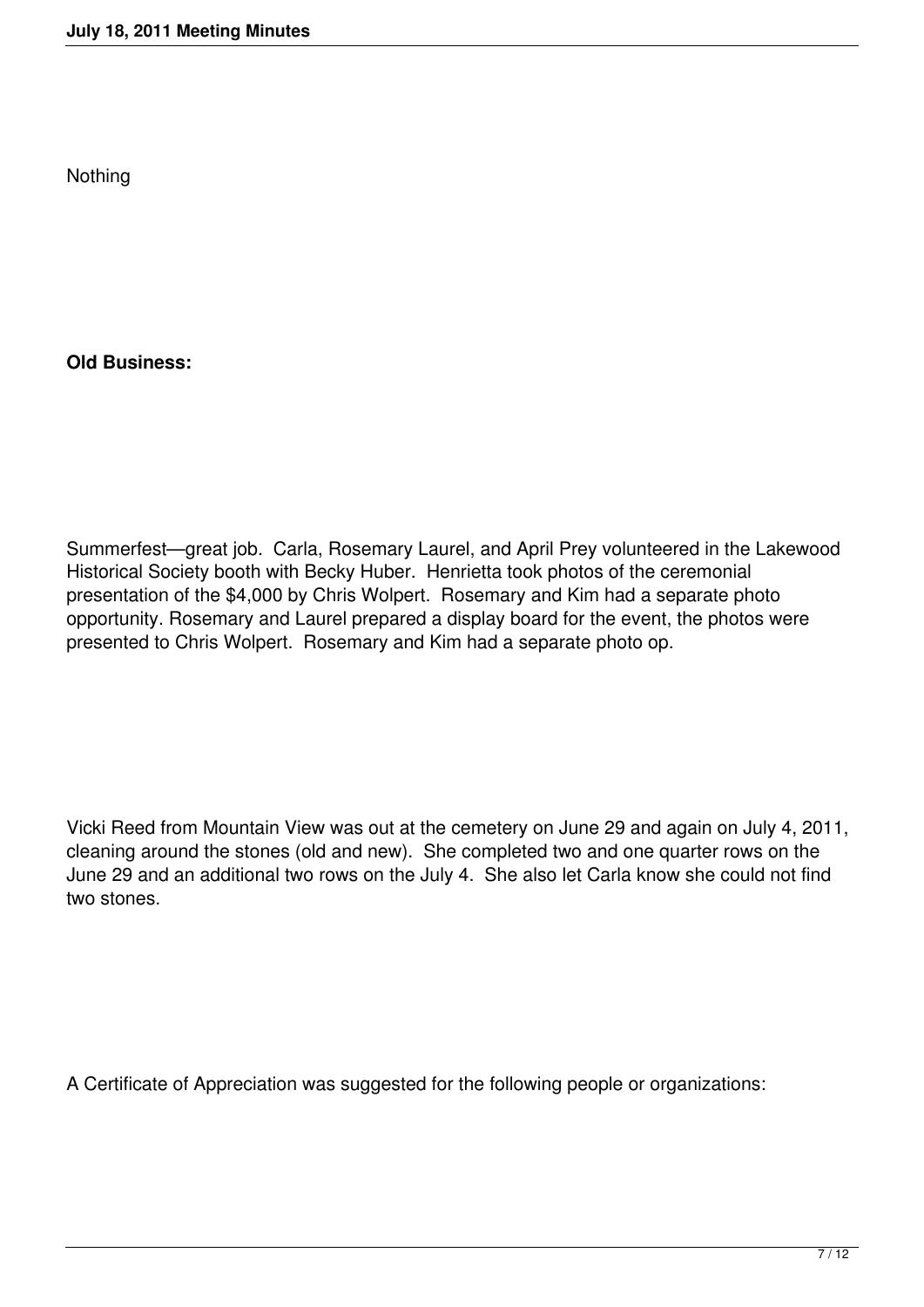PeaceOut, Inc.

Lakewood First Baptist Church

Joeseppi's Italian Ristorante

Mountain View Memorial Park, Funeral Home and Crematory

Vicki Reed

Historical Fort Steilacoom

Modern Woodmen of America

Puyallup Fair—Historical Museum, different groups can have an artifact. Need to let Karen Haas know what dates we will be planning on by July 20, 2011. Dates decided on were Sept 17-19, 2011.

**New Business:**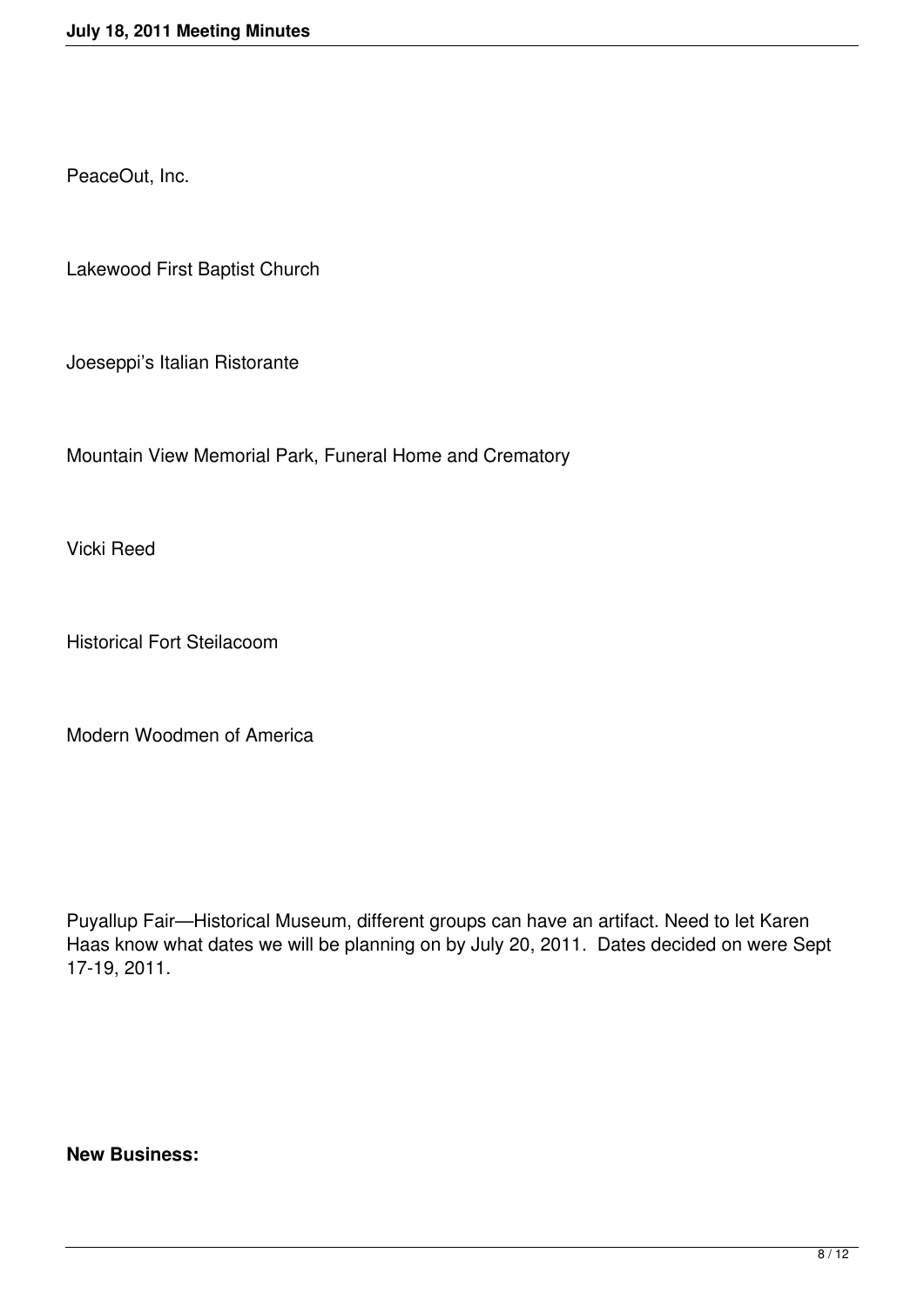Joe mentioned the Lakewood Lodging Tax and that money is available, however, there is a need to fill out a 13 page application. Joe will e-mail the information to Laurel. Laurel and April Prey will work on that in the next several days.

A discussion was held about the triangular space at the cemetery which is not used, but was originally enhanced by Jim Senko and Richard Chiaravalloti. It could be used to plant flowers (not invasive ones) or lavender (clip it back and sell it). Whichever one is done have to think about the maintenance.

A discussion was held about the pedestrian gate at the cemetery. Laurel receives several emails from visitors saying they came to visit, but the gate is locked. Is there a way to secure the gate, but not have it look like it is locked? Maybe post a welcome sign.

Next year's possible work parties. May is Mental Health Month. October is Mental Illness Month. November is Recovery Month.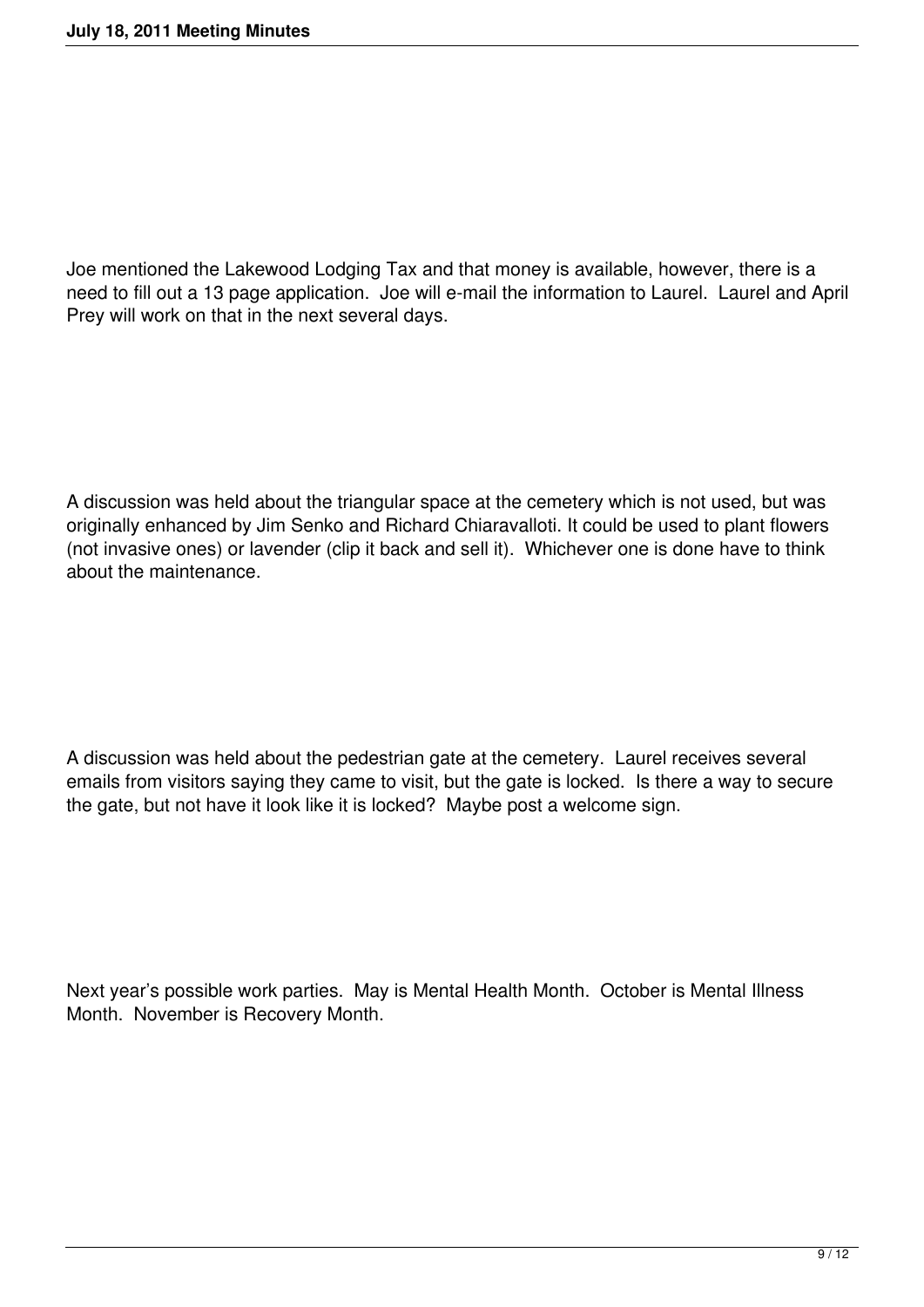A discussion was held on business cards. Can a generic card to available to GCA folks? We would write our name on the card.

LOGO

Grave Concerns Association

c/o Western State Hospital

9601 Steilacoom Blvd S.W.

Lakewood, WA 98498

253-761-7533

www.wshgraveconcerns.org

**Announcements:**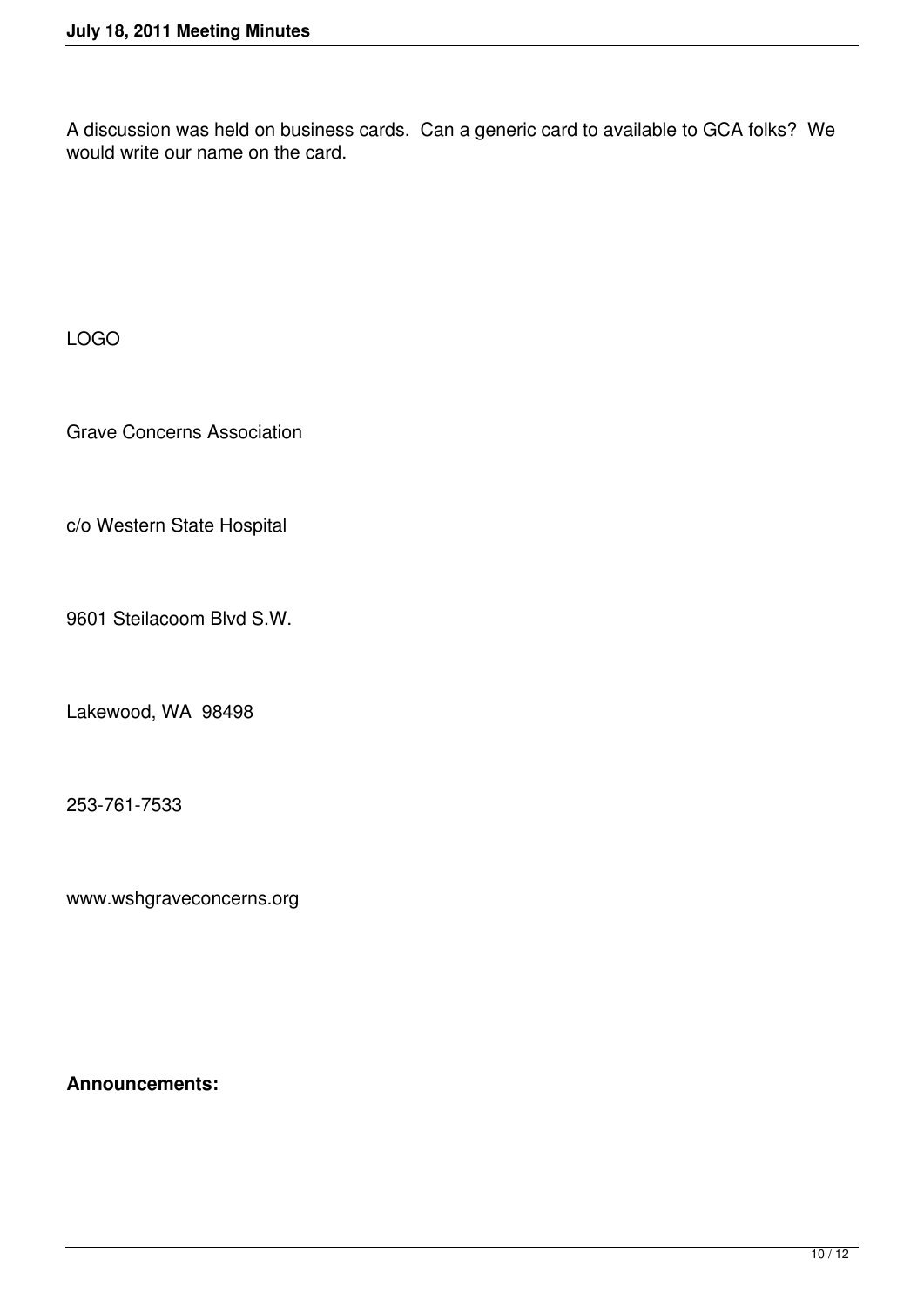Lakewood Historical Society is having tours of Villa Madera on July 31, 2011. Tickets are \$50.00 and include the following: wine, nibble on hors dourness, listen to 1920s music, while touring, beautiful landscaping, architecture, and (1920's costumes optional). Tours are guided.

The Villa Madera was originally 20 acres; however, it has been reduced to 3 acres. This house (mansion) is also known as the house that Linda Evans lived in.

Joe Lewis, with Historic Fort Steilacoom, announced that on July 24, 2011, a program on Private Douge will be presented. Private Douge climbed Mount Rainier in 1880s.

**Adjournment:**

Next meeting on August 8, 2011, at Carol and Al Slaughter's house on Vashon Island. Pot luck meal. Choice of 4:35 or 5:30 ferry. Walk on and Carol will meet us at the Vashon side.